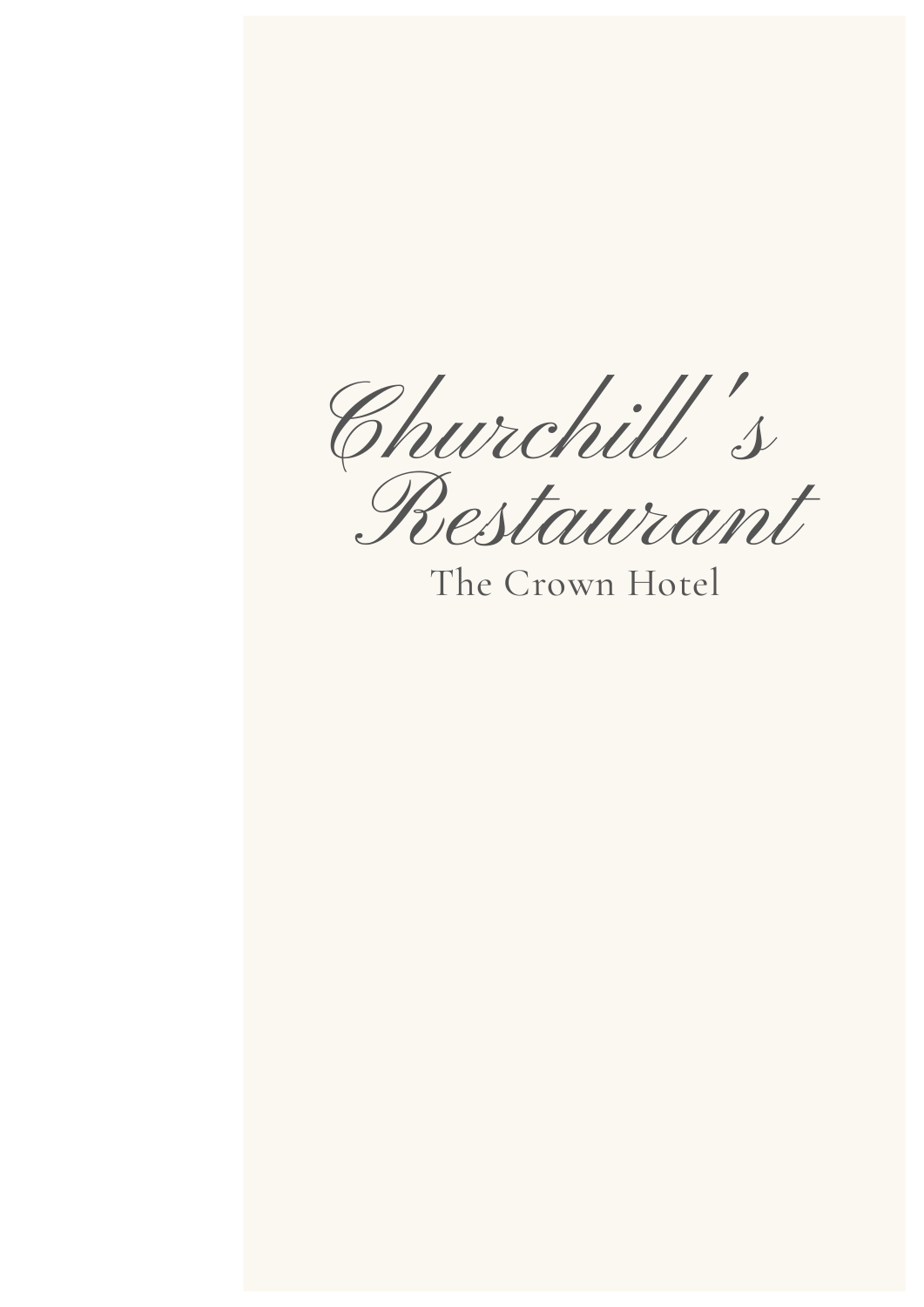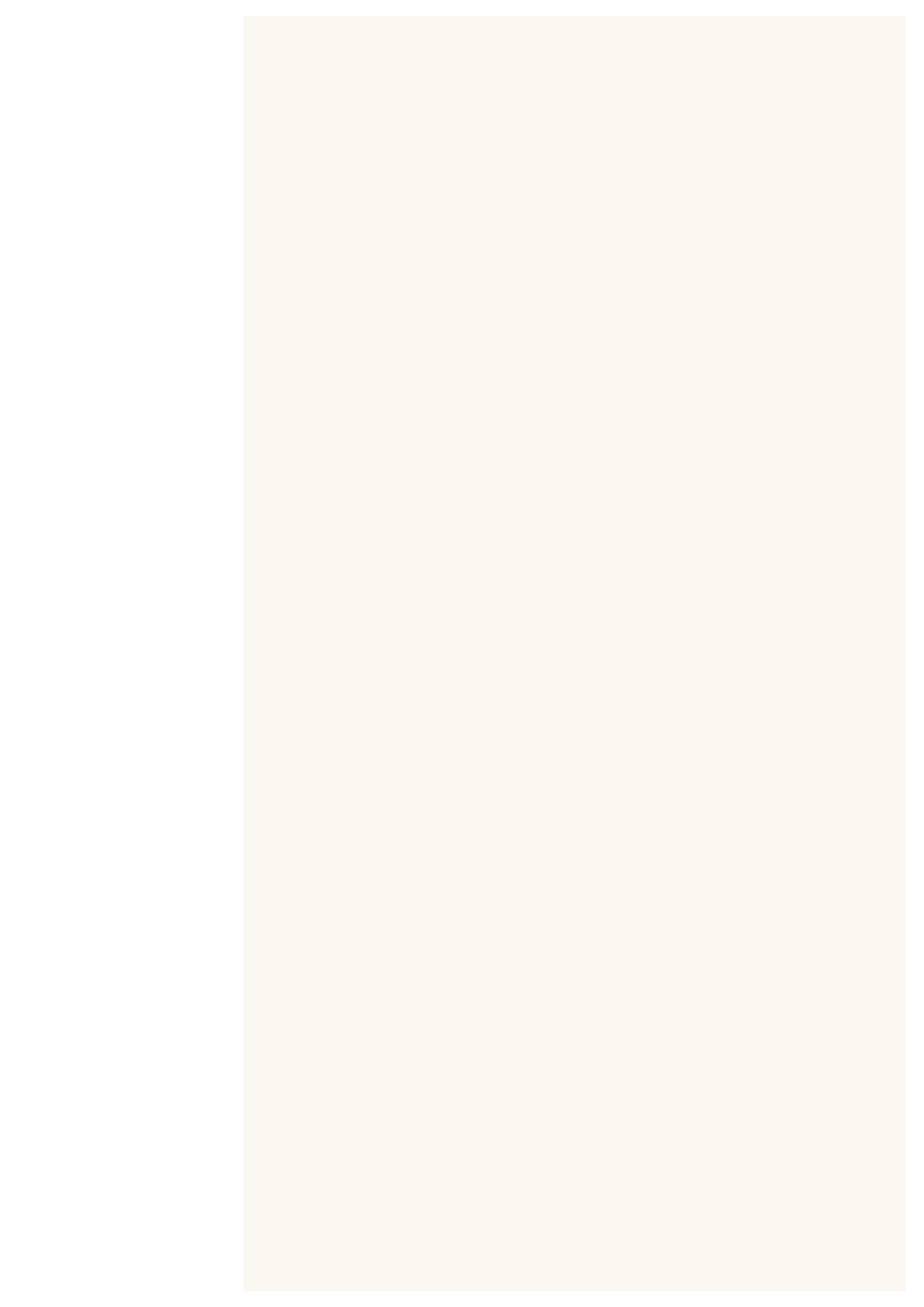75cl | 250ml | 175ml | 125ml Our Red Wines

Monte Verde Merlot 2021 – Chile  $E24.00$   $E7.80$   $E5.40$   $E3.90$ Deep-coloured and intensely juicy yet light and supple on the palate

Portillo Malbec – 2020 – Argentina  $E26.00$   $E8.80$   $E6.20$   $E4.50$ Ruby-red wine displaying a fresh and fruity nose, enhanced by hints of plum, black berries and a touch of vanilla, fresh fruit flavours

Short Mile Bay Shiraz – 2020 – Australia £25.00  $E8.50 \left| 6.75 \right| 24.00$ Deep-coloured and full-bodied with lots of rich berry fruit on the palate and a pinch of pepper spice so typical of Shiraz

Cullinan View Shiraz 2019 / 2020 – South Africa £25.00  $E_{8.50}$   $E_{6.75}$   $E_{4.00}$ Deep in colour and spicy flavour mingled with sweet vanilla oak from the maturation in small oak barrels

Rare Vineyards Pinot Noir 2020 – France  $E25.00$   $E8.50$   $E6.75$   $E4.00$ The smooth, velvety palate shows cherry and blueberry flavours backed with a hint of sweet oak spice

Don Jacobo Rioja 2017 – Spain £32.00 | £11.50 | £8.80 | £6.00 Abundant raspberry aromas mingle with sumptuous cherry; layered with a creamy barrique character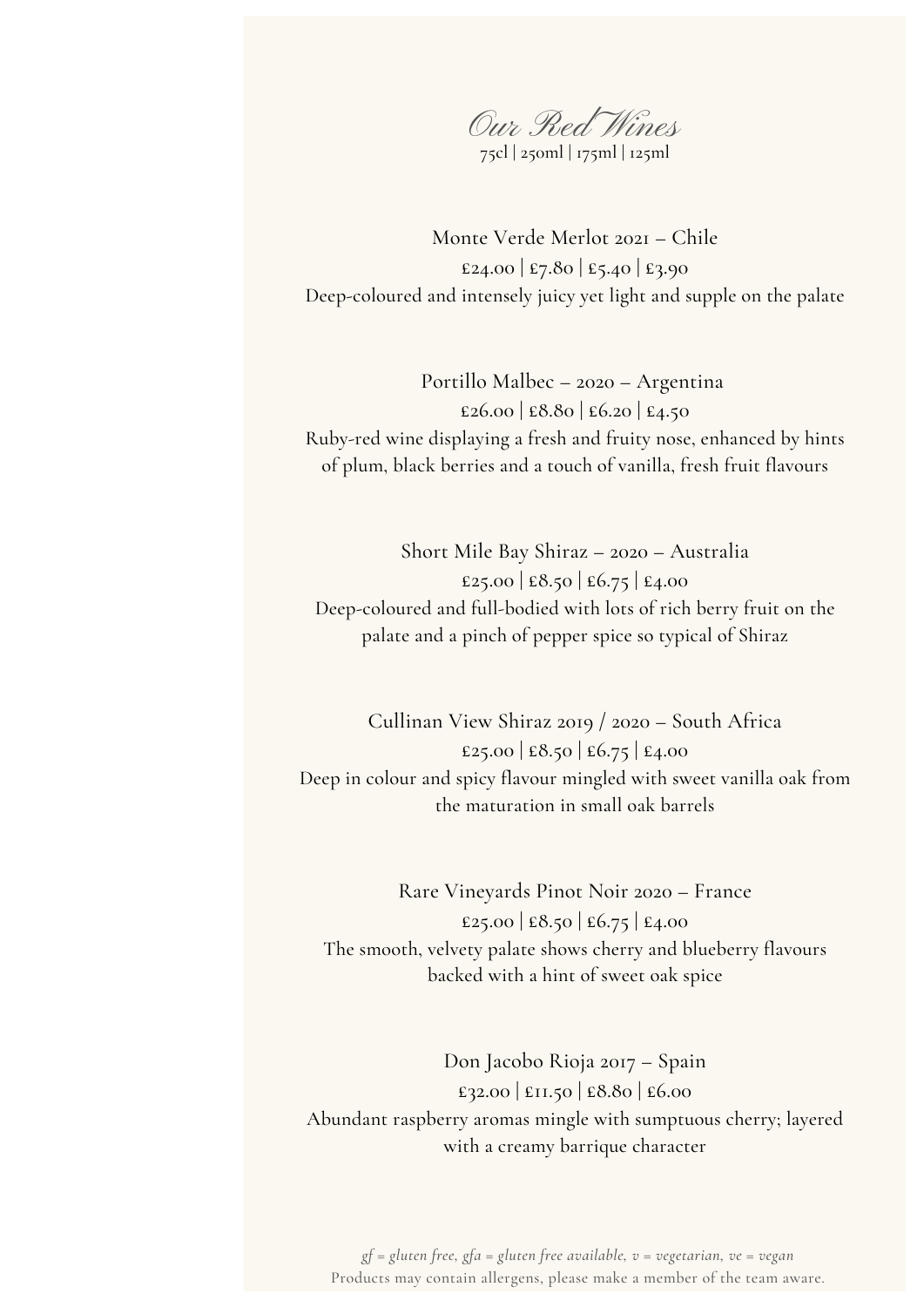75cl | 250ml | 175ml | 125ml Our White Wines

Da Luca Pinot Grigio 2020 – Italy  $E24.00$   $E7.80$   $E5.40$   $E3.90$ Showing aromas of white flowers, pink grapefruit and Cox's apple; the palate displays melon and guava flavours with a crisp acidity and rich finish

Ayrum Airen 2018 – Spain £23.00  $E_{7.80}$   $E_{5.40}$   $E_{3.90}$ Peachy and very soft with notes of lychee and pineapple. Made from the Airén grape variety, the most widely planted white grape in Spain

El Velero Verdejo 2020 – Spain £23.00  $E_{7.80}$   $E_{5.40}$   $E_{3.90}$ The Verdejo grape is an aromatic variety, this wine shows melon and green apple on the palate with floral notes on the finish

Reserve de Mirou Picpoul 2019 – France  $E26.00$   $E8.80$   $E6.20$   $E4.50$ This wine is suitable for vegan diets. Citrussy, with delicious ripe fruit, a soft taste and delicate nose with pleasant traits of acacia, hawthorn blossom

Alma Mora Chardonnay 2020 – Argentina £25.00 | £7.80 | £5.40 | £3.90 Light, dry and fresh with aromas of pineapples and white flowers. An undertone of herbal notes with tropical fruits

Vidal Sauvignon Blanc 2018/2019 – New Zealand £31.00  $|$  £10.50  $|$  £7.80  $|$  £5.20 Classic gooseberry and passion fruit aromas mingled with a crisp, grassy flavour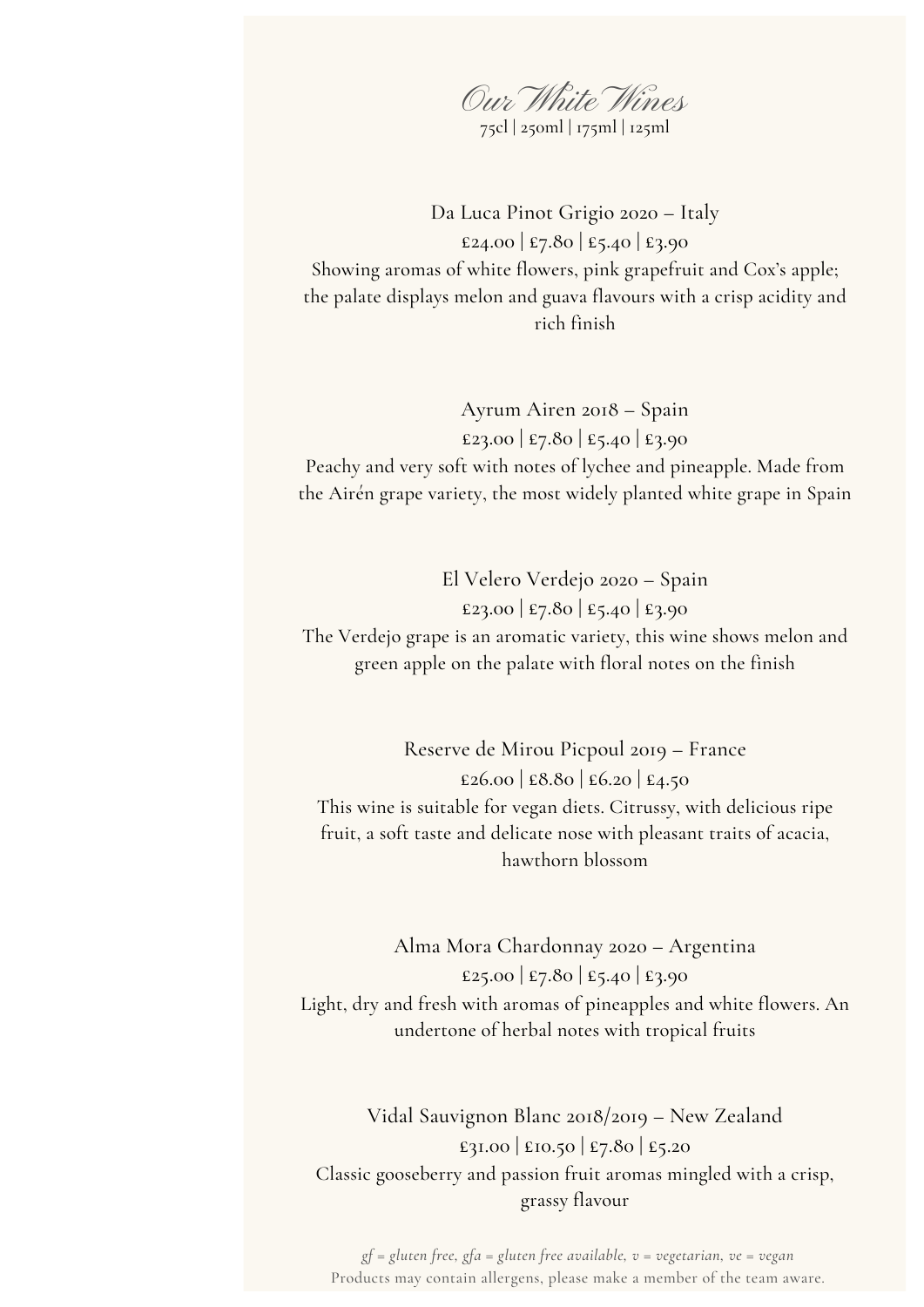75cl | 250ml | 175ml | 125ml Our Rosé Wines

Wicked Lady White Zinfandel 2020 – USA £25.00 | £7.80 | £5.40 | £3.90 A fruit-forward-yet-bold red that's loved for its red fruit flavours and smoky exotic spice notes

El Velero Tempranillo-Garnacha Rosado 2018 – Spain £24.00 | £7.80 | £5.40 | £3.90 A deep-coloured rosé, with red fruit aromas reminiscent of redcurrant and cherry

> Corte Vigna Pinot Grigio 2020 – Italy £26.00 | £7.80 | £5.40 | £3.90 A slightly medium-dry rosé, soft and fruity

Our Sparkling Wines

Prosecco Small bottle (200ml), £8.50 | Bottle (75cl), £27.50

Champagne Tattinger Brut Reserve 750 ml| £ 67.00 Tattinger Rosé 750 ml | £67.00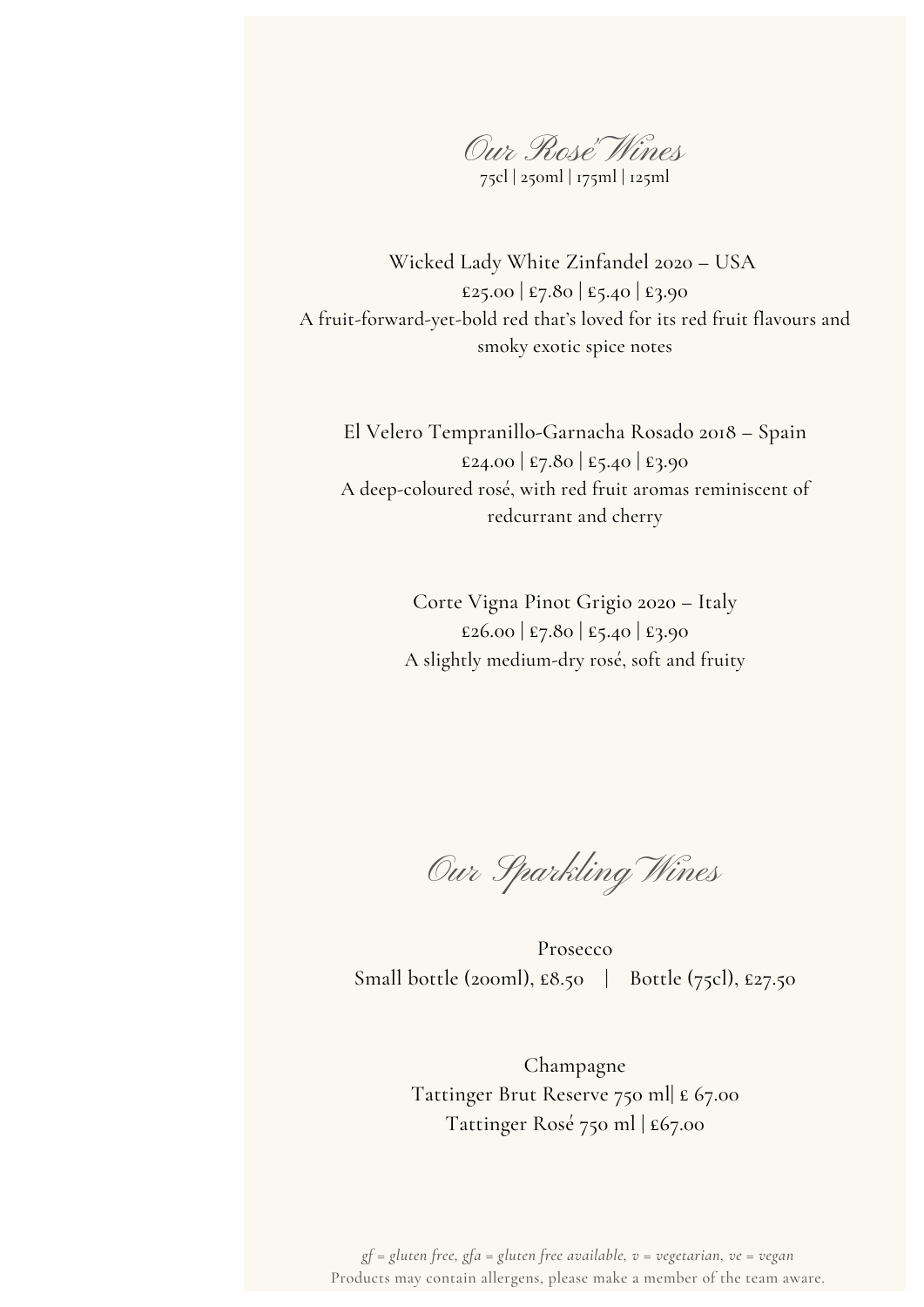Starters

Wild mushroom chowder (gf) | £5.50 sautéed mushroom, crispy pancetta, shallot rings, roasted garlic oil

> Chicken liver pate (gfa) | £6.50 tomato chutney, watercress, toasted sourdough

> Smoked haddock florentine fishcakes | £6.50 choron sauce, pea shoots, lemon segments

Confit duck (gf) | £7.00 orange, pomegranate & rocket salad, honey vinaigrette

Pan fried chana tikki (ve) | £6.00 sweet pickled cucumber & coriander salad, raita

Goats cheese mousse  $(gf, v)$  £6.00 watermelon, walnut, pea shoots, raspberry dressing.

Poached salmon roulade | £7.00 smoked salmon, cream cheese purée, watercress, brown bread dressing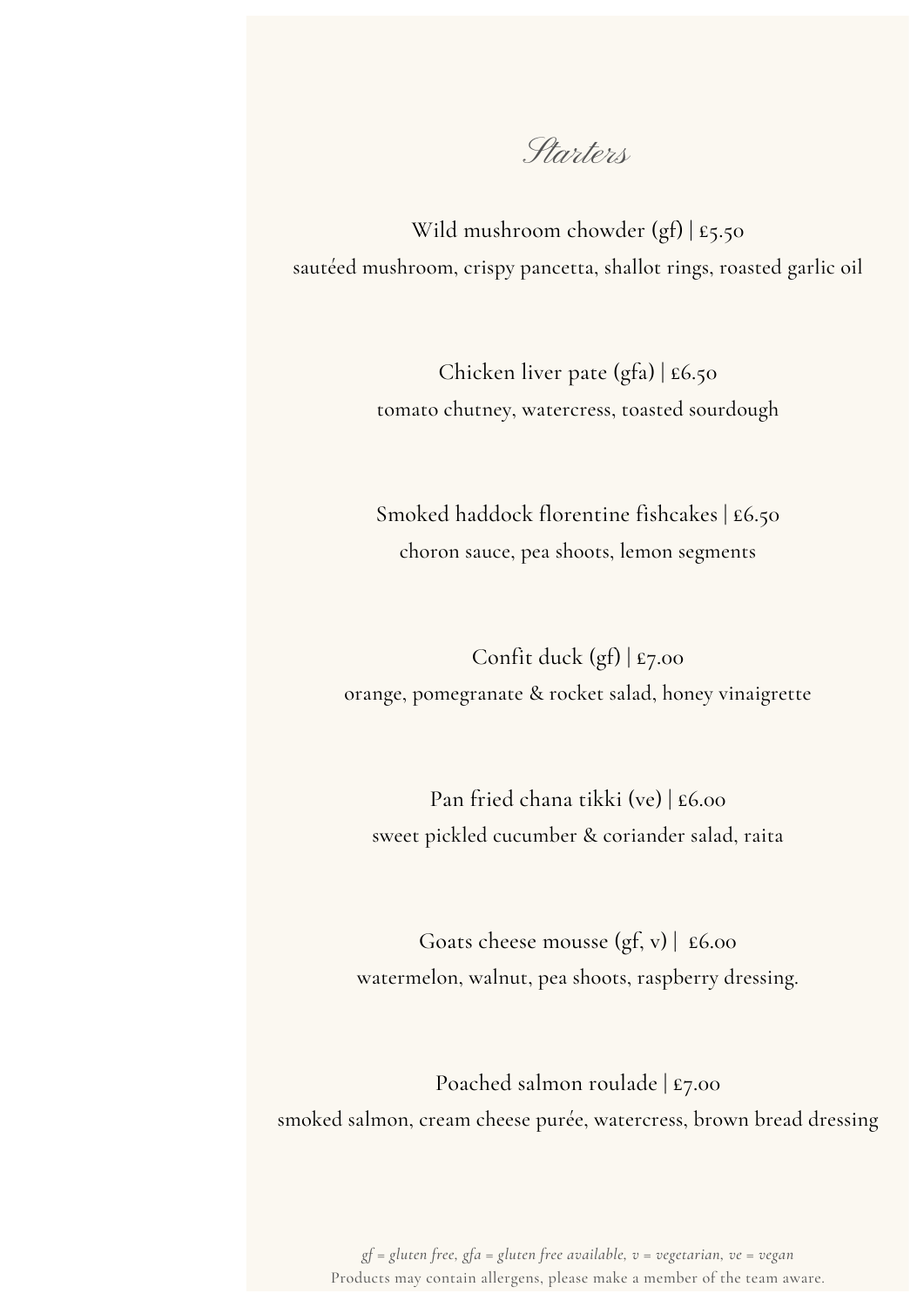Main Courses

Chargrilled 8oz sirloin steak (gf) | £20.00 Maître d'hôtel butter, mushroom, tomato, hand cut chips, watercress

Pan roasted pork fillet | £17.00 creamy mash potato, black pudding bon bon's, sticky red cabbage, apple jus

> Grilled sea bass fillet (gf) | £18.00 chive crusted new potatoes, fine beans, avocado salsa

Moroccan style butternut squash (ve) | £13.50 chickpea puree, roasted pepper cous cous, apricot vinaigrette

Roasted chicken breast stuffed with mozzarella (gf) | £16.00 pommes anna, italian style ratatouille, cacciatore jus

Beer battered haddock fillet | £13.50 hand cut chips, mushy peas, tartar sauce, lemon wedge

Cauliflower & almond curry (gf, ve)  $\vert$  £13.50 pilaf rice, poppadum, mango chutney

The Crown pasta of the day  $\vert$  £13.50

£4.00 each Side Orders

hand cut chips | mash potato (gf) | sautéed new potatoes (gf) onion rings | roasted carrots & parsnip (gf) | fine beans (gf) house salad (gf) | caesar salad